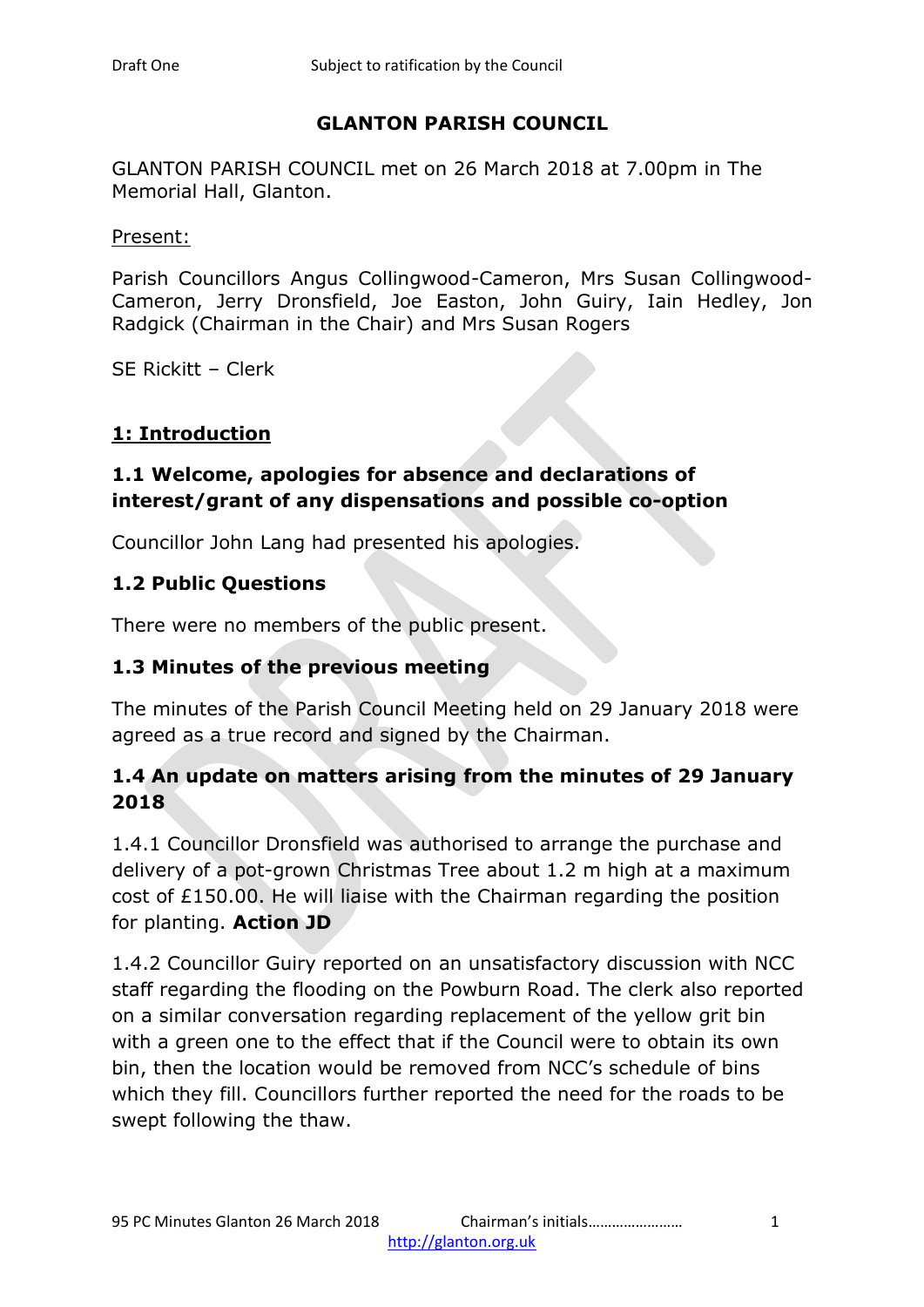1.4.3 The clerk had to advise the Council that he was currently unaware of the identity of the NCC Executive Director responsible for these items but hoped to have details within a few days.

1.4.4 The Council agreed that, even making allowances for the recent poor weather, this pattern of unhelpful responses was unacceptable. It was agreed that the clerk, in consultation with the Chairman, would write to the Executive Director expressing the Council's displeasure. **Action SER**

1.4.5 There was no further information on the physical works to realign the public footpath to Whittingham.

## **2: Items for discussion and potential decisions**

## **2.1 Reports from the County Councillor and the Police**

No reports had been received by the time of the meeting.

## **2.2 Planning**

2.2.1 Application 18/00664/FUL - 2 Red Lion Cottages Whittingham Road - Proposed entrance and utility extension – had been circulated since the previous meeting but no Councillor had indicated a need to respond to the consultation

2.2.2 The clerk reported that NCC had approved Application 17/00209/FUL – Land south of The Juries, The Causeway – Construction of six residential units with associated garaging

2.2.3 The Chairman advised Councillors of the recently issued draft revised NPPF.

2.3.4 There was no further information on the application on the site of the former St Peter's Church and neighbouring land. The Chairman will contact the owners. **Action JR**

## **2.3 A Fingerpost Sign**

2.3.1 Councillor Mrs Rogers informed the Council that NCC may now be seeking ownership of the signs contrary to what had been understood. The Council was informed that such a stance would affect the potential for the Parish Council to recover VAT on any expenditure as well as having an effect on the insurance.

2.3.2 Some Councillors remain concerned about the survivability of the sign projecting into the highway. It was suggested that if the site of the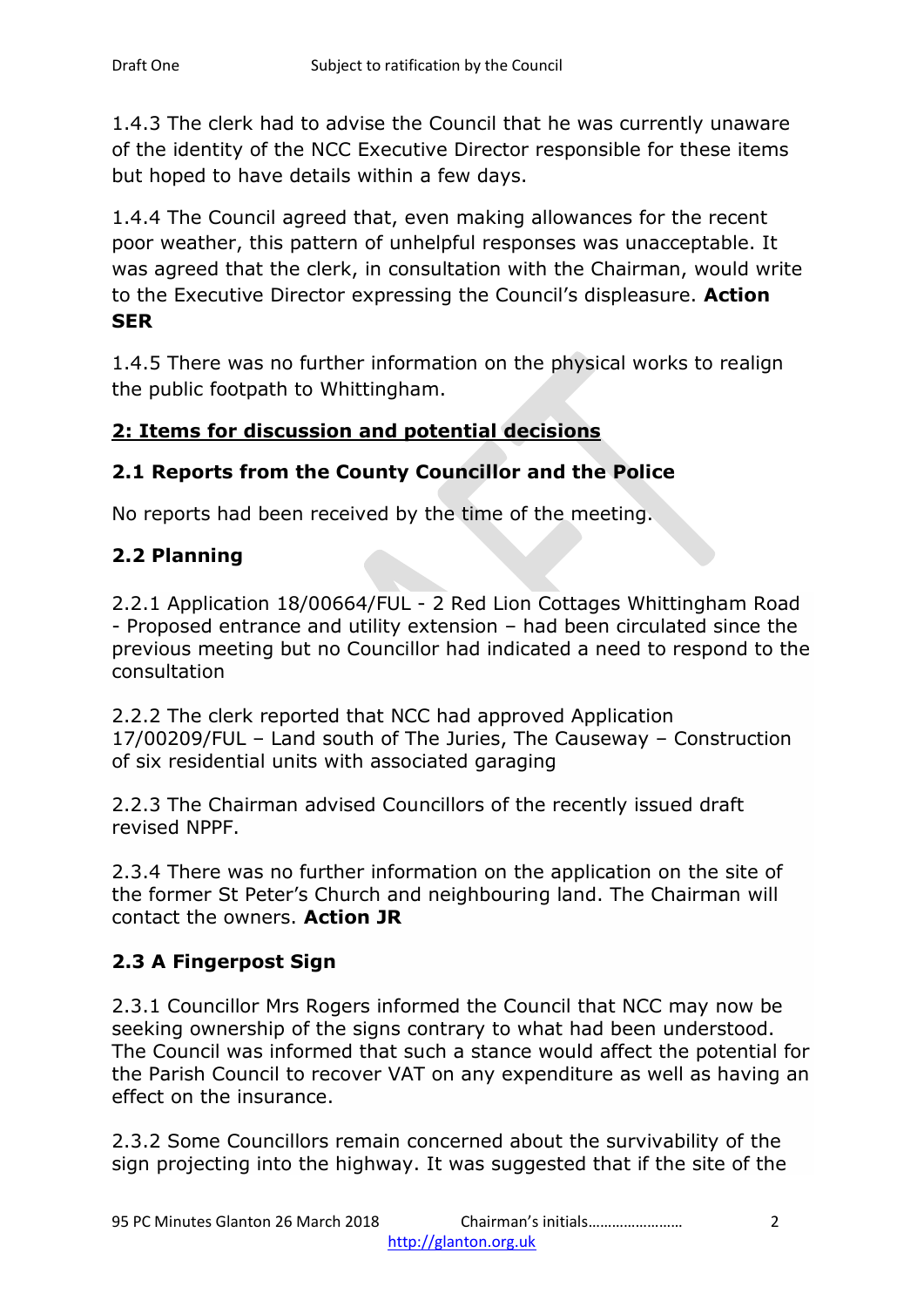former Church was transferred to the Council, then the post could be moved behind the wall and thus lessen the potential for damage by passing vehicles.

2.3.3 Councillor Mrs Rogers has contacted the NCC Highways Manager for a meeting to discuss these issues as well as potential locations for fingerpost signs at the junctions of West Turnpike and the Whittingham Road.

2.3.4 In these circumstances, the Council decided to defer any decision on acquisition until the various issues, as set out above, had been clarified. **Action SueR**

## **2.4 Commemoration of the end of the First World War**

There was no further information available for the Council

### **2.5 Post 16 School Transport**

NCC was consulting on changes to their scheme. Details had been circulated to Councillors prior to the meeting. No Councillors expressed any concerns and it was agreed that no response was required.

## **2.6 Dog Fouling**

2.6.1 The Chairman had received a letter from a parishioner concerned about the growing problem of dog faeces within the village. Councillors confirmed their perception of an increase in the amount and frequency.

2.6.2 After discussion, and having regard to the vast majority of responsible dog owners, the Council agreed that a single sided letter should be distributed to all households pointing out the penalties and the availability of waste bins within the parish.

2.6.3 The Chairman, in consultation with Councillor Dronsfield, will compose an appropriate letter which can then be mentioned in the newsletter by way of reinforcement. **Action JR & JD**

### **3: Items for Information**

### **3.1 Forthcoming Village activities**

Councillor Easton had no news of any special events in the near future.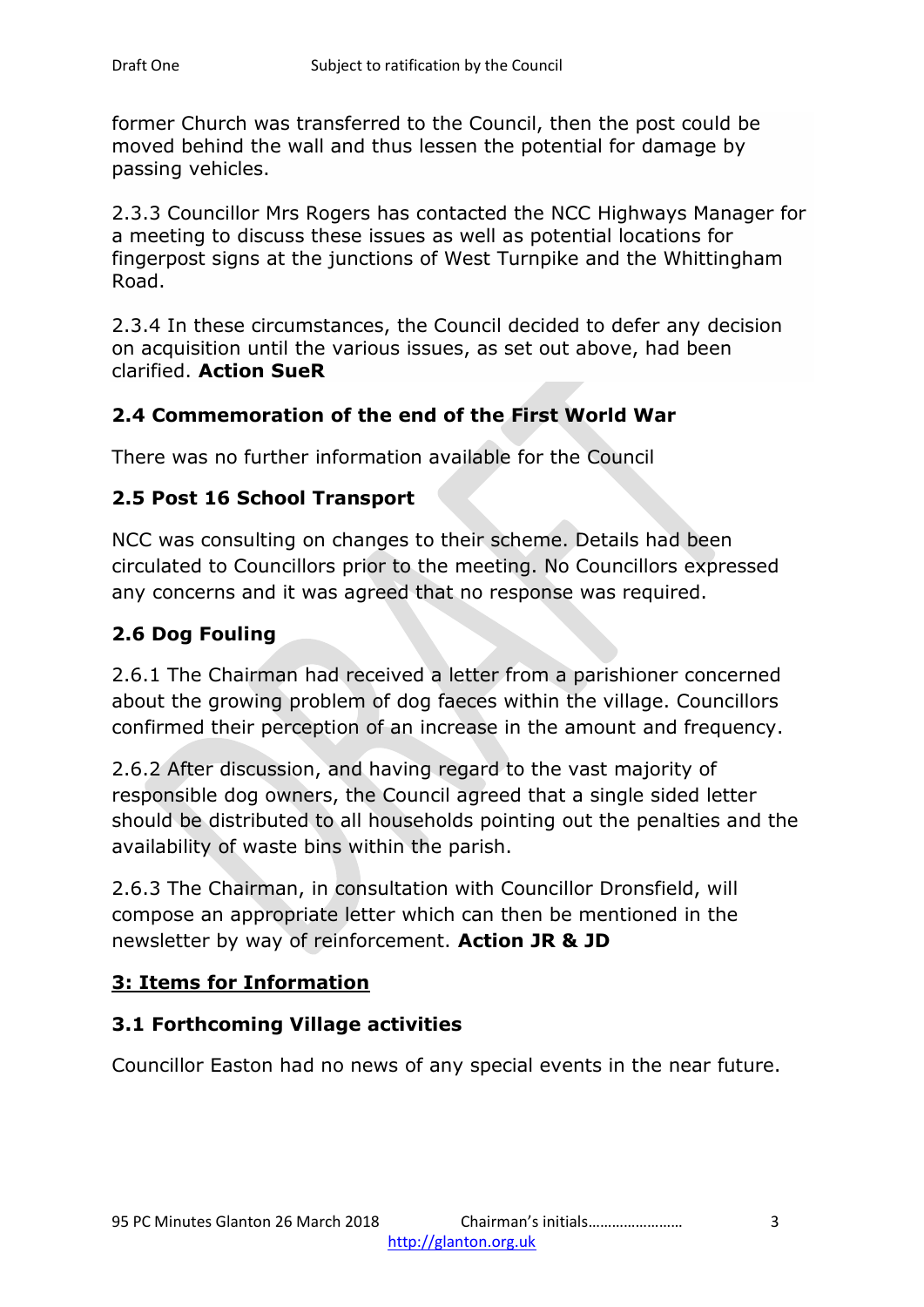# **3.2 Details of any meetings attended by Councillors or the clerk**

3.2.1 The Chairman had been unable to attend the March Cluster meeting but Councillor Hedley had been present, albeit in another capacity. He reported low attendance with the usual issues being raised.

3.2.2 Councillor Hedley had also attended the NALC County Committee on Saturday 24 March 2018 which had received a presentation from the NCC Civil Contingencies Manager with discussions on North of Tyne Devolution, Standards, Data Protection and the new audit arrangements.

# **3.3 Correspondence received**

The clerk is circulating anything of apparent importance, a stance appreciated by Councillors.

# **4: Administration**

# **4.1 To note the draft final accounts for 2017/2018 and to authorise any payments**

Councillor Hedley, seconded by Councillor Angus Collingwood-Cameron, formally proposed acceptance of the draft final accounts with one typographical correction. [A copy is attached to the signed minutes] This was agreed by the Council, together with authority for the following BACS payment

> Hammer Services – Cost of one cut in 2017 on the public footpath to Whittingham - £60.00 [NB: NCC has already paid the nett cost to the Council]

# **4.2 External Audit**

The certification of turnover below £25,000 was deferred as further information had been received that this could only be done after 31 March.

# **4.3 Data Protection**

4.3.1 The Council noted the toolkit provided by the national NALC and was advised by the clerk of the current uncertainty regarding who can be Data Protection Officer.

4.3.2 The Council agreed to undertake the ten procedural steps taken from the Guide and set out in Appendix One of the agenda. [A copy of the Appendix is attached to the signed minutes]